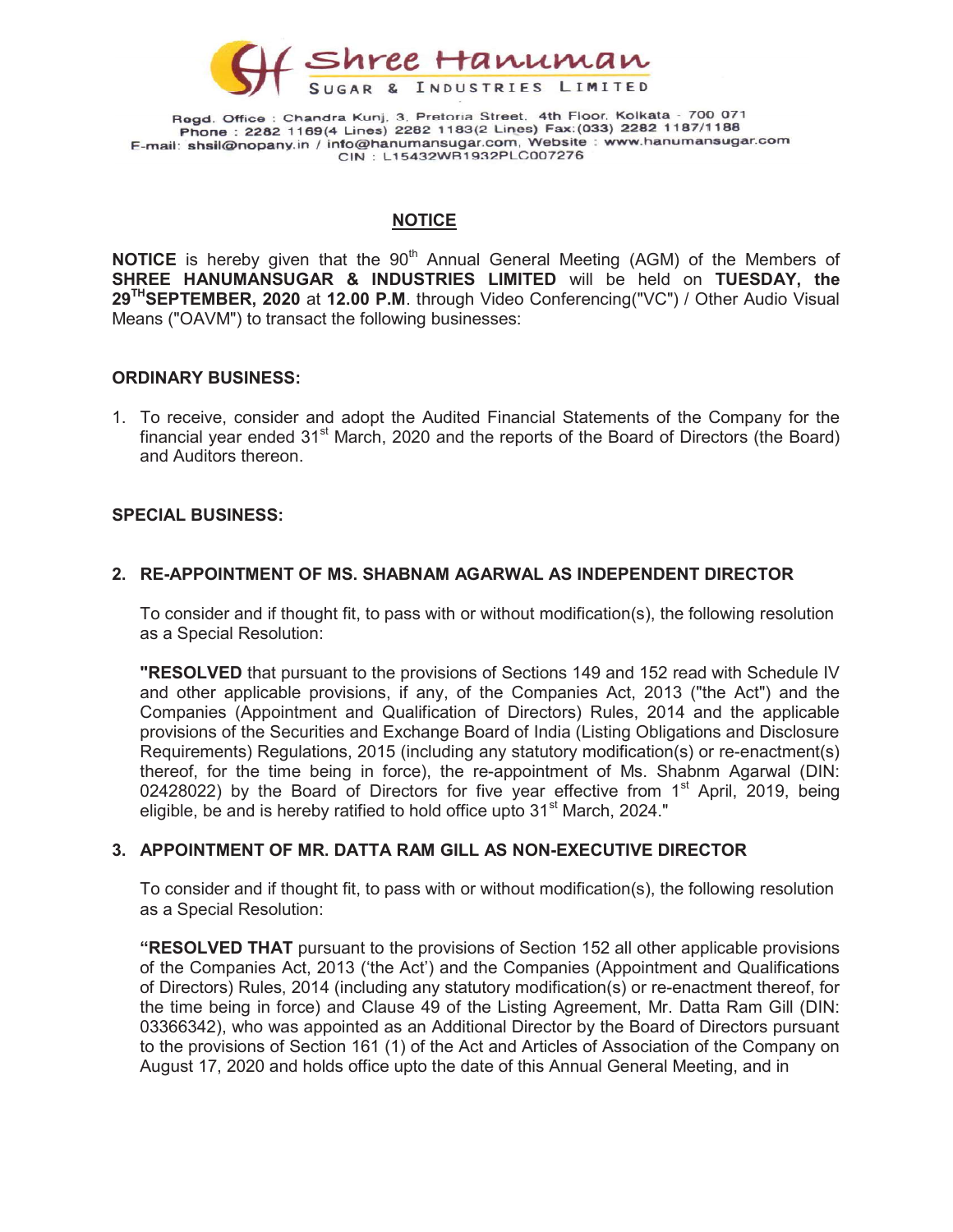

respect of whom a notice in writing under Section 160 of the Act has been received from a member signifying intention to propose her candidature for the office of the Director, be and is hereby appointed as Non-Executive Director of the Company, notwithstanding the fact that he has attained the age of more than 75 years ."

# By Order of the Board For SHREE HANUMAN SUGAR & INDUSTRIES LTD.  $S$ d/- $S$ d/- $S$ d/- $S$ d/- $S$ d/- $S$ d/- $S$ d/- $S$ d/- $S$ d/- $S$ d/- $S$ d/- $S$ d/- $S$ d/- $S$ d/- $S$ d/- $S$ d/- $S$ d/- $S$ d/- $S$ d/- $S$ d/- $S$ d/- $S$ d/- $S$ d/- $S$ d/- $S$ d/- $S$ d/- $S$ d/- $S$ d/- $S$ d/- $S$ d/- $S$ d/- $S$ d/- $S$ d/- $S$ d/- $S$ d/- $S$ d/- $S$ d/ Registered Office: Network and the U.K. Tibrawalla 3, Pretoria Street, Kolkata – 700071 DIN: 00423521

Chandra Kunj, 4th Floor Director Director Director CIN: L15432WB1932PLC007276 E-mail: info@hanumansugar.com Date: 17.08.2020

#### NOTES:

- 1. The Ministry of Corporate Affairs ("MCA") has vide its circular dated May 5, 2020, read with circulars dated April 8, 2020 and April 13, 2020 (collectively referred to as "MCA Circulars") permitted the holding of the Annual General Meeting ("AGM") through VC / OAVM, without the physical presence of the Members at a common venue. In compliance with the provisions of the Companies Act, 2013 ("Act"), SEBI (Listing Obligations and Disclosure Requirements) Regulations, 2015 ("SEBI Listing Regulations") and MCA Circulars, the AGM of the Company is being held through VC / OAVM.
- 2. Pursuant to the provisions of the Act, a Member entitled to attend and vote at the AGM is entitled to appoint a proxy to attend and vote on his/her behalf and the proxy need not be a Member of the Company. Since this AGM is being held pursuant to the MCA Circulars through VC/OAVM, physical attendance of Members has been dispensed with. Accordingly, the facility for appointment of proxies by the Members will not be available for the AGM and hence the Proxy Form and Attendance Slip are not annexed to this Notice.
- 3. The Register of Members and the Share Transfer books of the Company will remain closed from 23.09.2020 to 29.09.2020 (both days inclusive) for the purpose of ensuing AGM of the Company.
- 4. The relevant Explanatory Statement pursuant to Section 102 of Act, setting out material facts in respect of businesses under item nos. 2 to 3 of the Notice, is annexed hereto. Details pursuant to Regulations 26(4) and 36(3) of the SEBI Listing Regulations and Secretarial Standard on General Meetings issued by the Institute of Company Secretaries of India, in respect of the Directors seeking re-appointment at this AGM are also annexed.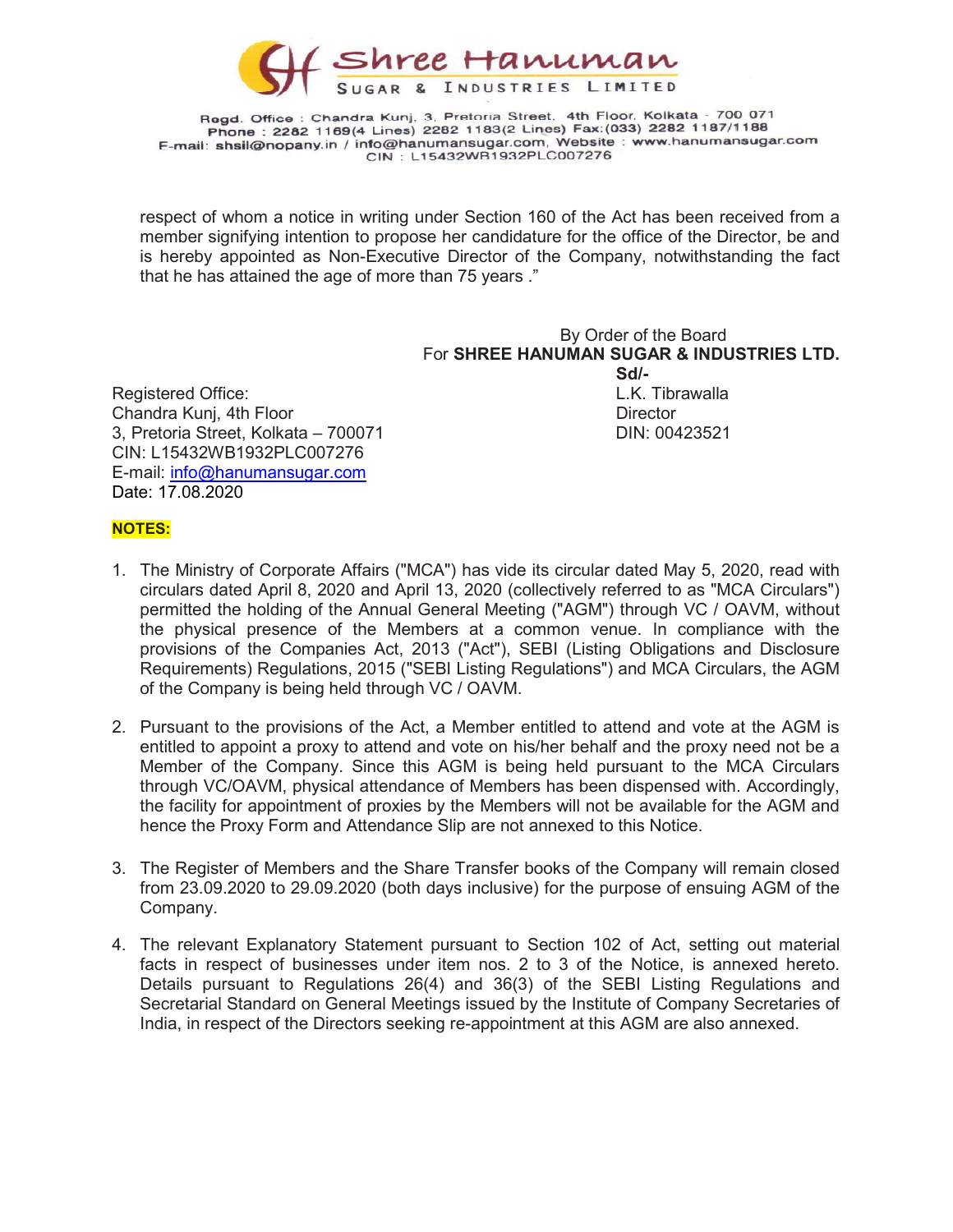

- 5. Institutional/Corporate Shareholders (i.e., other than individuals/ HUF, NRI, etc.) are required to send a scanned copy (PDF/JPG Format) of its Board or governing body Resolution/Authorisation etc., authorising its representative to attend the AGM through VC/ OAVM on its behalf and to vote through remote e-voting. The said Resolution /Authorisation shall be sent to the Scrutinizer by email through its registered email address to bksethia@rediffmail.com with a copy marked to shsil@nopany.in and evoting@nsdl.co.in.
- 6. In compliance with the MCA Circulars and SEBI Circular dated May 12, 2020, Notice of the AGM along with the Annual Report 2019-20 is being sent only through electronic mode to those Members whose email addresses are registered with the Company/Depositories. Members may note that the Notice and Annual Report 2019-20 will also be available on the Company's website http://www.hanumansugar.com, websites of the Stock Exchanges i.e., BSE Limited and National Stock Exchange of India Ltd at www.bseindia.com and www.nseindia.com respectively, and on the website of NSDL https://www.evoting.nsdl.com.
- 7. Members holding shares in physical mode, who have not registered/updated their email addresses and mobile numbers with the Company are requested to register/update the same by writing to the Company with the details of Folio No., Name of shareholder with scanned copy of the share certificate (front and back), PAN (self attested scanned copy of PAN card), AADHAR (self attested scanned copy of Aadhar Card) by email to shsil@nopany.in
- 8. In case shares are held in demat mode, please provide DPID-CLID (16 digit DPID + CLID or 16 digit beneficiary ID), Name, client master or copy of Consolidated Account statement, PAN (self attested scanned copy of PAN card), AADHAR (self attested scanned copy of Aadhar Card) by email to shsil@nopany.in
- 9. The Members were informed through NSDL/CDSL to register/update their email addresses and mobile numbers and members are requested to use the said facility.
- 10. Members seeking any information with regard to the accounts or any matter to be placed at the AGM, are requested to write to the Company on or before September 22, 2020 through email on shsil@nopany.in . The same will be replied by the Company suitably.
- 11. Members attending the AGM through VC/OAVM shall be counted for the purpose of reckoning the quorum under Section 103 of the Act. Subject to receipt of requisite number of votes, the resolutions shall be deemed to be passed on the date of the AGM, i.e., Tuesday, September 29, 2020.
- 12. Since the AGM will be held through VC/OAVM, the Route Map is not annexed in this Notice.
- 13. In case of joint holders attending the Meeting, only such joint holder who is higher in the order of names will be entitled to vote.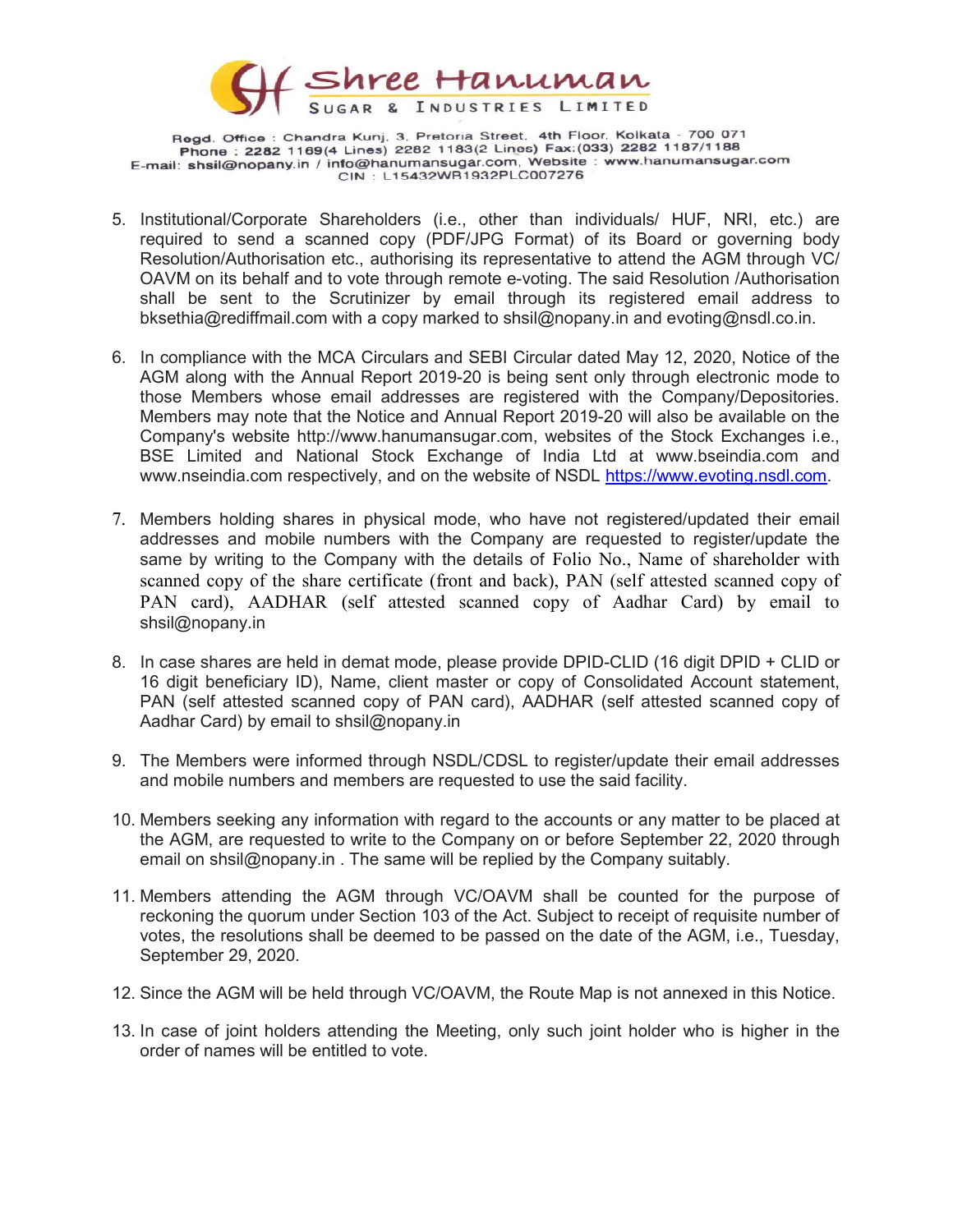

- 14. All documents referred to in the Notice will be available for inspection at the Company's registered office during normal business hours on working days up to the date of the AGM.
- 15. The Securities and Exchange Board of India (SEBI) has mandated the submission of Permanent Account Number (PAN) by every participant in securities market. Members holding shares in electronicform are, therefore, requested to submit their PAN to their Depository Participants with whom they are maintaining their demat accounts. Members holding shares in physical form can submit their PAN to the Company / Registrar.
- 16. Members holding shares in single name and physical form are advised to make nomination in respect of their shareholding in the Company.
- 17. Members who hold shares in physical form in multiple folios in identical names or joint holding in the same order of names are requested to send the share certificates to the Registrar and Transfer Agent, for consolidation into a single folio.
- 18. Non-Resident Indian Members are requested to inform the Registrar, immediately change in their residential status on return to India for permanent settlement.

#### 19. Voting through electronic means:

- (i) In compliance with the provisions of Section 108 of the Act, read with Rule 20 of the Companies (Management and Administration) Rules, 2014, as amended from time to time and Regulation 44 of the SEBI Listing Regulations, the Members are provided with the facility to cast their vote electronically through the e-voting services provided by NSDL, on all the resolutions set forth in this Notice.
- (ii) The "cut-off date" for determining the eligibility for voting either through remote electronic voting system is fixed as Tuesday, September 22, 2020. The e-voting period commences on Friday, September 25, 2020 at 9.00 a.m. IST and ends on Monday, September 28, 2020 at 5.00 p.m. IST. During this period, a person whose name is recorded in the Register of Members or in the Register of Beneficiary Owners maintained by the depositories, as on the cut-off date, i.e., Tuesday, September 22, 2020 shall be entitled to avail the facility of remote e-voting. The remote-voting module shall be disabled by NSDL for voting thereafter. Those Members, who will be present in the AGM through VC/OAVM facility and have not cast their vote on the resolutions through remote e-voting and are otherwise not barred from doing so, shall be eligible to vote through e-voting system during the AGM.

## (iii) The instructions for remote e-voting are given herein below:

I. `Process for Members opting for remote e-voting:

Step 1: Log-in to NSDL e-Voting system at https://www.evoting.nsdl.com/ Step 2: Cast your vote electronically on NSDL e-Voting system.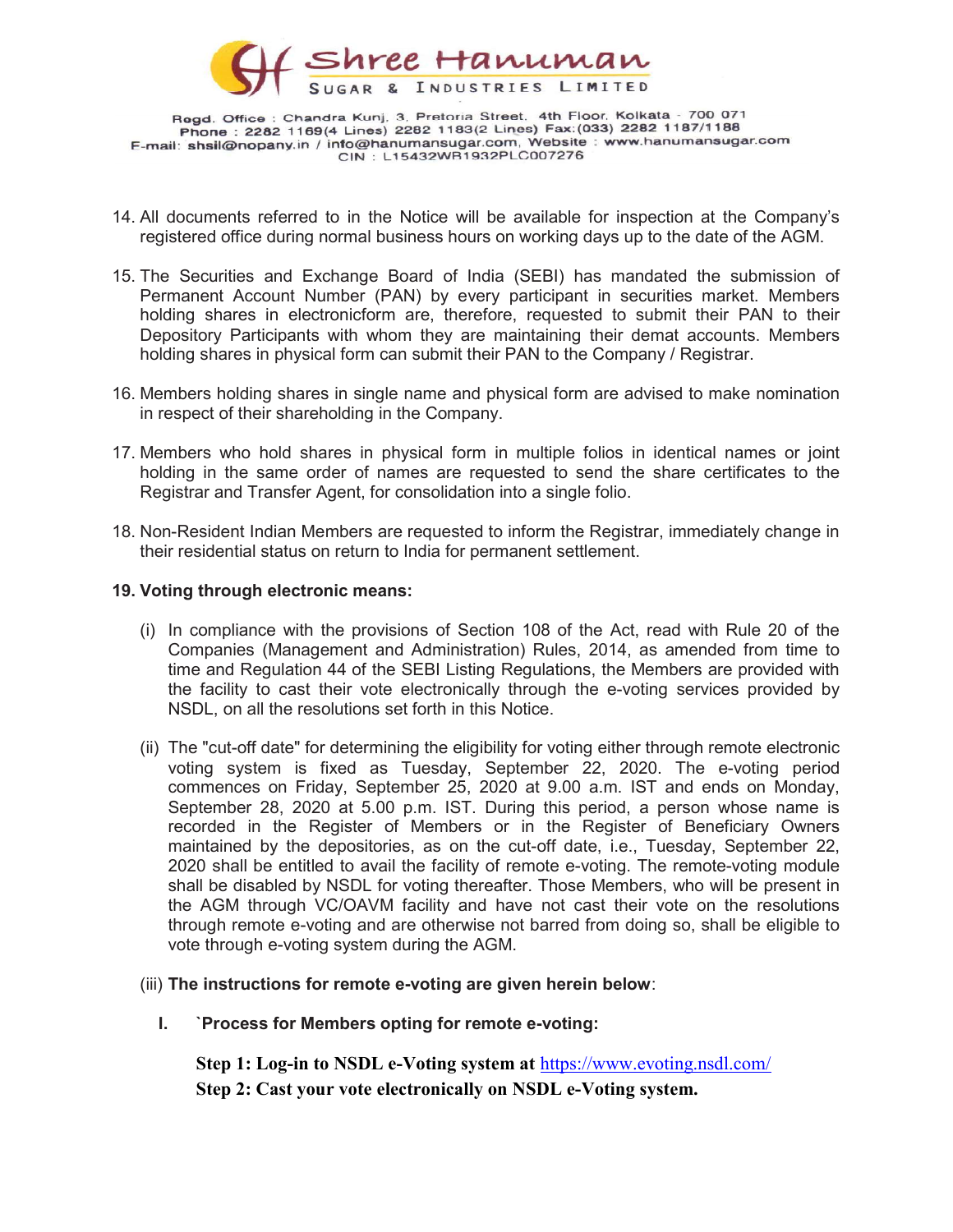

## Details on Step 1 is mentioned below:

## How to Log-in to NSDL e-Voting website?

- 1. Visit the e-Voting website of NSDL. Open web browser by typing the following URL: https://www.evoting.nsdl.com/ either on a Personal Computer or on a mobile.
- 2. Once the home page of e-Voting system is launched, click on the icon "Login" which is available under 'Shareholders' section.
- 3. A new screen will open. You will have to enter your User ID, your Password and a Verification Code as shown on the screen. Alternatively, if you are registered for NSDL eservices i.e. IDEAS, you can login at https://eservices.nsdl.com/ with your existing IDEAS login. Once you login to NSDL eservices after using your log-in credentials, click on e-Voting and you can proceed to Step 2 i.e. Cast your vote electronically.
- 4. Your User ID details are given below :

| Manner of holding<br>shares i.e. Demat (NSDL<br>or CDSL) or Physical | Your User ID is:                                                                                                                                                 |  |
|----------------------------------------------------------------------|------------------------------------------------------------------------------------------------------------------------------------------------------------------|--|
| a) For Members who hold<br>shares in demat account<br>with NSDL.     | 8 Character DP ID followed by 8 Digit Client ID<br>For example if your DP ID is IN300*** and Client ID<br>is 12****** then your user ID is IN300***12******.     |  |
| b) For Members who hold<br>shares in demat account<br>with CDSL.     | 16 Digit Beneficiary ID<br>For example if your Beneficiary<br>ID<br><i>is</i><br>$12**********************$<br>is<br>then<br>ID<br>your user<br>17************** |  |
| c) For Members holding<br>shares in Physical Form.                   | EVEN Number followed by Folio Number registered<br>with the company<br>For example if folio number is 001*** and EVEN is<br>101456 then user ID is 101456001***  |  |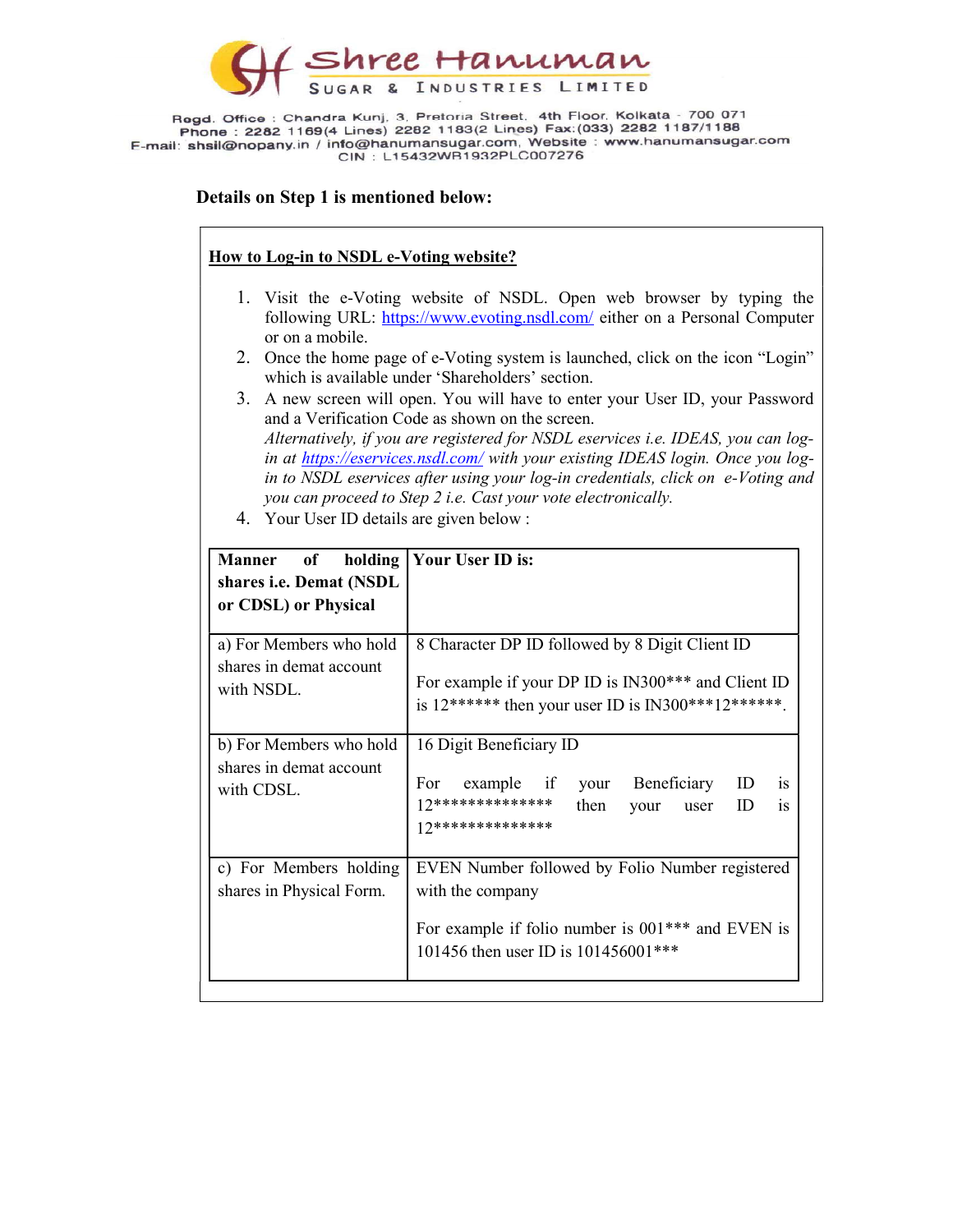

5. Your password details are given below:

- a) If you are already registered for e-Voting, then you can user your existing password to login and cast your vote.
- b) If you are using NSDL e-Voting system for the first time, you will need to retrieve the 'initial password' which was communicated to you. Once you retrieve your 'initial password', you need to enter the 'initial password' and the system will force you to change your password.
- c) How to retrieve your 'initial password'?
	- (i) If your email ID is registered in your demat account or with the company, your 'initial password' is communicated to you on your email ID. Trace the email sent to you from NSDL from your mailbox. Open the email and open the attachment i.e. a .pdf file. Open the .pdf file. The password to open the .pdf file is your 8 digit client ID for NSDL account, last 8 digits of client ID for CDSL account or folio number for shares held in physical form. The .pdf file contains your 'User ID' and your 'initial password'.
	- (ii)If your email ID is not registered, please follow steps mentioned below in process for those shareholders whose email ids are not registered
- 6. If you are unable to retrieve or have not received the " Initial password" or have forgotten your password:
	- a) Click on "Forgot User Details/Password?"(If you are holding shares in your demat account with NSDL or CDSL) option available on www.evoting.nsdl.com.
	- b) Physical User Reset Password?" (If you are holding shares in physical mode) option available on www.evoting.nsdl.com.
	- c) If you are still unable to get the password by aforesaid two options, you can send a request at evoting@nsdl.co.in mentioning your demat account number/folio number, your PAN, your name and your registered address.
	- d) Members can also use the OTP (One Time Password) based login for casting the votes on the e-Voting system of NSDL.
- 7. After entering your password, tick on Agree to "Terms and Conditions" by selecting on the check box.
- 8. Now, you will have to click on "Login" button.
- After you click on the "Login" button, Home page of e-Voting will open.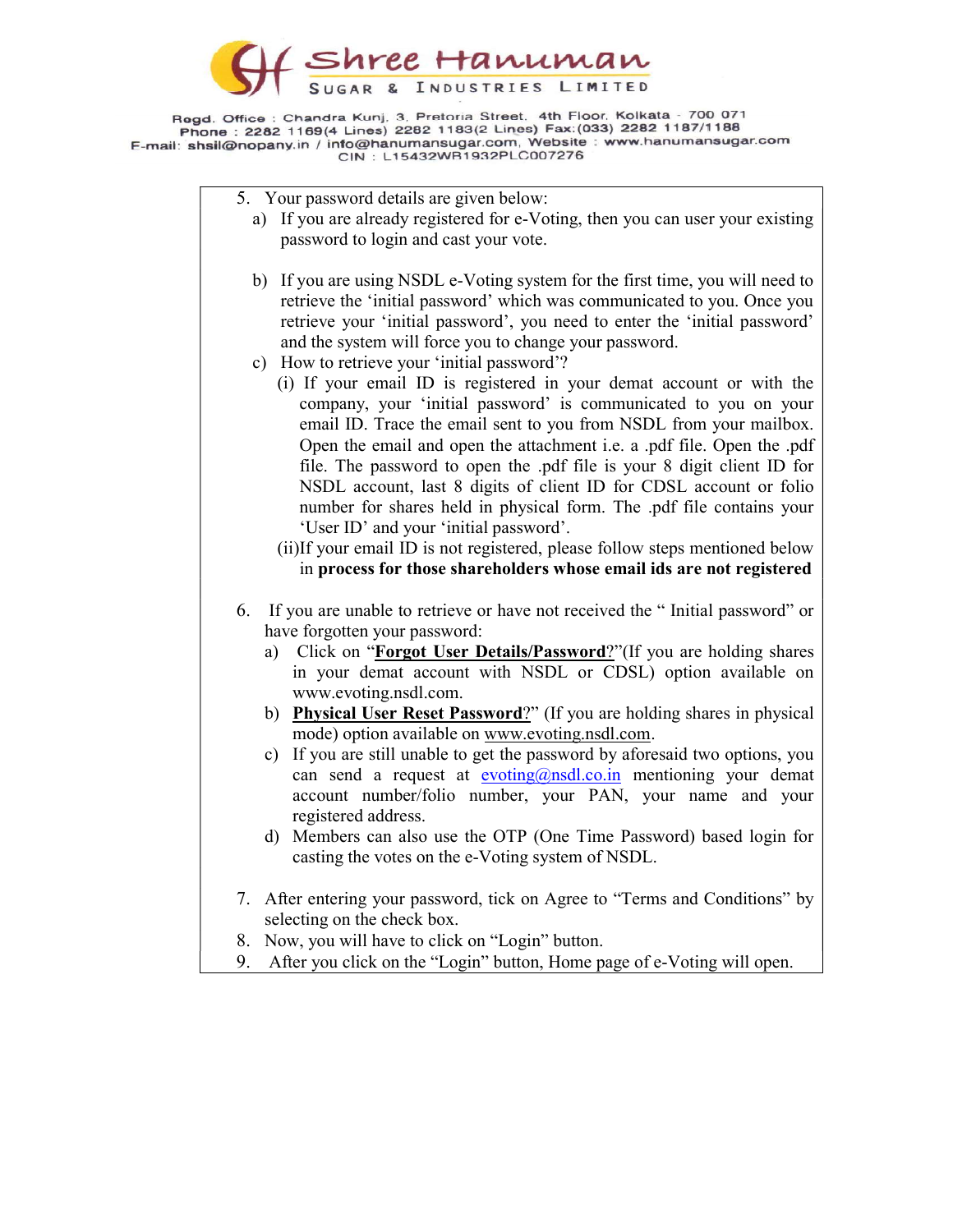

## Details on Step 2 is given below:

## How to cast your vote electronically on NSDL e-Voting system?

- 1. After successful login at Step 1, you will be able to see the Home page of e-Voting. Click on e-Voting. Then, click on Active Voting Cycles.
- 2. After click on Active Voting Cycles, you will be able to see all the companies "EVEN" in which you are holding shares and whose voting cycle is in active status.
- 3. Select "EVEN" of company for which you wish to cast your vote.
- 4. Now you are ready for e-Voting as the Voting page opens.
- 5. Cast your vote by selecting appropriate options i.e. assent or dissent, verify/modify the number of shares for which you wish to cast your vote and click on "Submit" and also "Confirm" when prompted.
- 6. Upon confirmation, the message "Vote cast successfully" will be displayed.
- 7. You can also take the printout of the votes cast by you by clicking on the print option on the confirmation page.
- 8. Once you confirm your vote on the resolution, you will not be allowed to modify your vote.

# General Guidelines for shareholders

- 1 Institutional shareholders (i.e. other than individuals, HUF, NRI etc.) are required to send scanned copy (PDF/JPG Format) of the relevant Board Resolution/ Authority letter etc. with attested specimen signature of the duly authorized signatory(ies) who are authorized to vote, to the Scrutinizer by email to  $shsil@nonpany.in$  <Please mention the e-mail ID of Scrutinizer> with a copy marked to  $evoting(\omega_{nsdl.co.in.})$
- 2. It is strongly recommended not to share your password with any other person and take utmost care to keep your password confidential. Login to the evoting website will be disabled upon five unsuccessful attempts to key in the correct password. In such an event, you will need to go through the "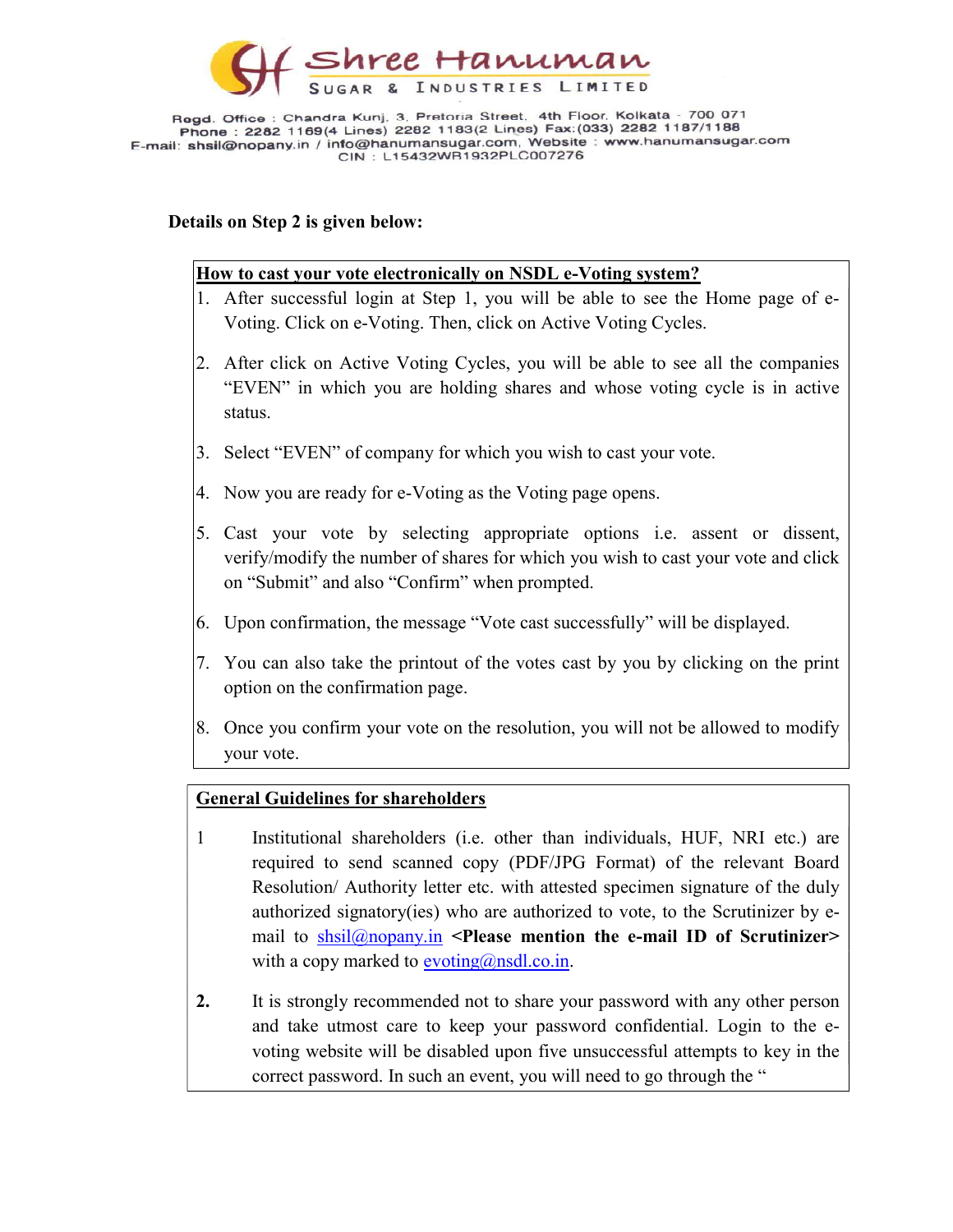

Forgot User Details/Password?" or "Physical User Reset Password?" option available on www.evoting.nsdl.com to reset the password.

3. In case of any queries, you may refer the Frequently Asked Questions (FAQs) for Shareholders and e-voting user manual for Shareholders available at the download section of www.evoting.nsdl.com or call on toll free no.: 1800-222- 990 or send a request to (Name of NSDL Official) at evoting@nsdl.co.in

# Process for those shareholders whose email ids are not registered with the depositories for procuring user id and password and registration of e mail ids for e-voting for the resolutions set out in this notice :

- 1. In case shares are held in physical mode please provide Folio No., Name of shareholder, scanned copy of the share certificate (front and back), PAN (self attested scanned copy of PAN card), AADHAR (self attested scanned copy of Aadhar Card) by email to  $shsil@nonpany.in$
- 2. In case shares are held in demat mode, please provide DPID-CLID (16 digit DPID + CLID or 16 digit beneficiary ID), Name, client master or copy of Consolidated Account statement, PAN (self attested scanned copy of PAN card), AADHAR (self attested scanned copy of Aadhar Card) to  $shsil@nopany.in$
- 3. Alternatively member may send an e-mail request to evoting@nsdl.co.infor obtaining User ID and Password by proving the details mentioned in Point (1) or (2) as the case may be.

## II. Process for attending the Annual General Meeting Members through VC or OAVM:

1. Member will be provided with a facility to attend the AGM through VC/OAVM through the NSDL e-Voting system. Members may access the same at https://www.evoting.nsdl.com under shareholders/members login by using the remote e-voting credentials. The link for VC/OAVM will be available in shareholder/members login where the EVEN of Company will be displayed. Please note that the members who do not have the User ID and Password for e-Voting or have forgotten the User ID and Password may retrieve the same by following the remote e-Voting instructions mentioned in the notice to avoid last minute rush. Further members can also use the OTP based login for logging into the e-Voting system of NSDL.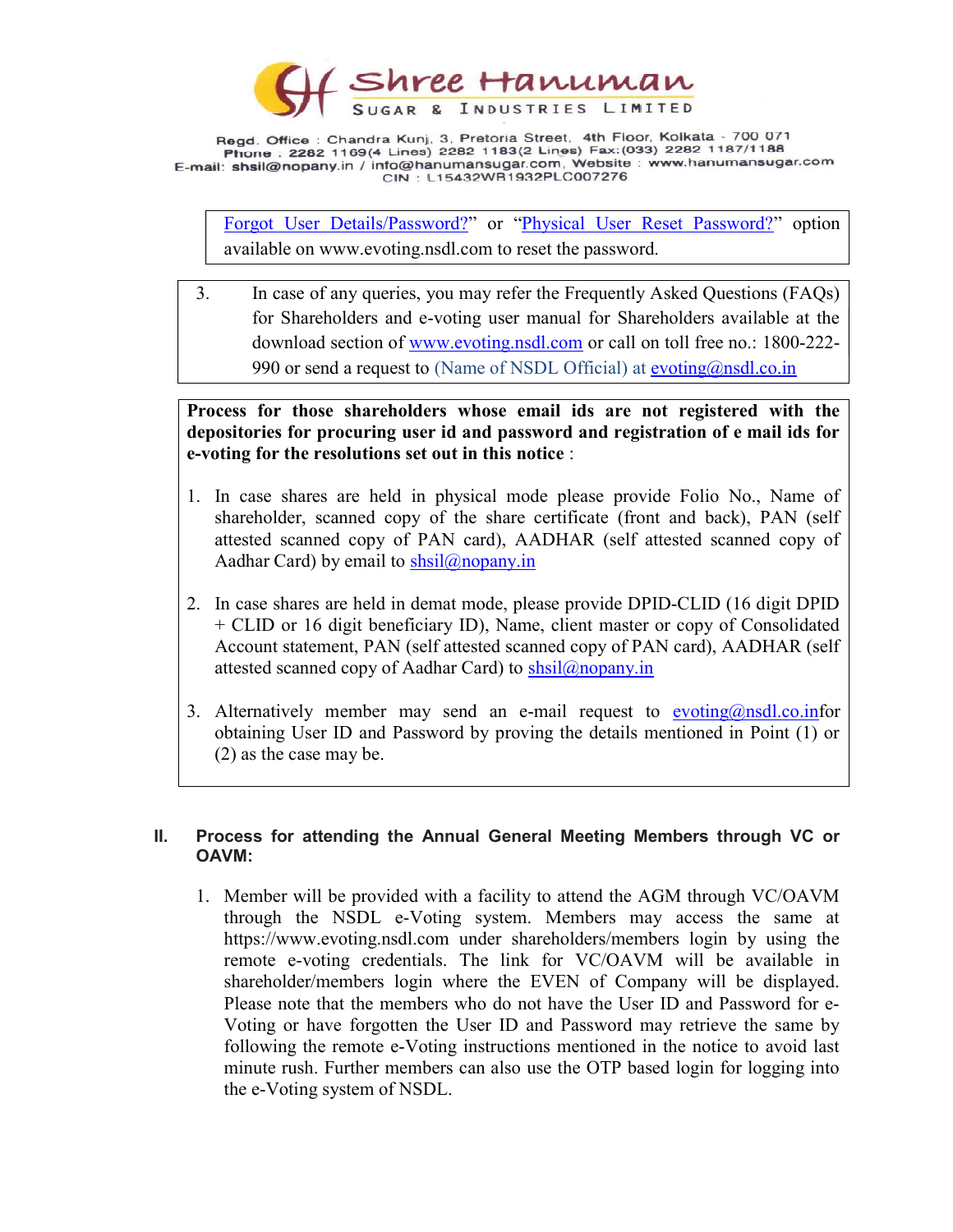

- 2. Members are encouraged to join the Meeting through Laptops for better experience.
- 3. Further Members will be required to allow Camera and use Internet with a good speed to avoid any disturbance during the meeting.
- 4. Please note that Participants Connecting from Mobile Devices or Tablets or through Laptop connecting via Mobile Hotspot may experience Audio/Video loss due to Fluctuation in their respective network. It is therefore recommended to use Stable Wi-Fi or LAN Connection to mitigate any kind of aforesaid glitches.
- 5. Shareholders who would like to express their views/ask questions during the meeting may register themselves as a speaker may send their request mentioning their name, demat account number/folio number, email id, mobile number at shsil@nopany.in
- 6. Shareholders, who would like to express their views/have questions may send their questions in advance mentioning their name demat account number/folio number, email id, mobile number at  $shsil@nonany.in$  on or before September 22, 2020. The same will be replied by the company suitably.
- 7. Those shareholders who have registered themselves as a speaker will only be allowed to express their views/ask questions during the meeting.

# III. Process for e-voting on the day of the Annual General Meeting:

- 1. The procedure for e-Voting on the day of the AGM is same as the instructions mentioned above for remote e-voting.
- 2. Only those Members/ shareholders, who will be present in the AGM through VC/OAVM facility and have not casted their vote on the Resolutions through remote e-Voting and are otherwise not barred from doing so, shall be eligible to vote through e-Voting system in the AGM.
- 3. Members who have voted through Remote e-Voting will be eligible to attend the AGM. However, they will not be eligible to vote at the AGM.
- 4. The details of the person who may be contacted for any grievances connected with the facility for e-Voting on the day of the AGM shall be the same person mentioned for Remote e-voting.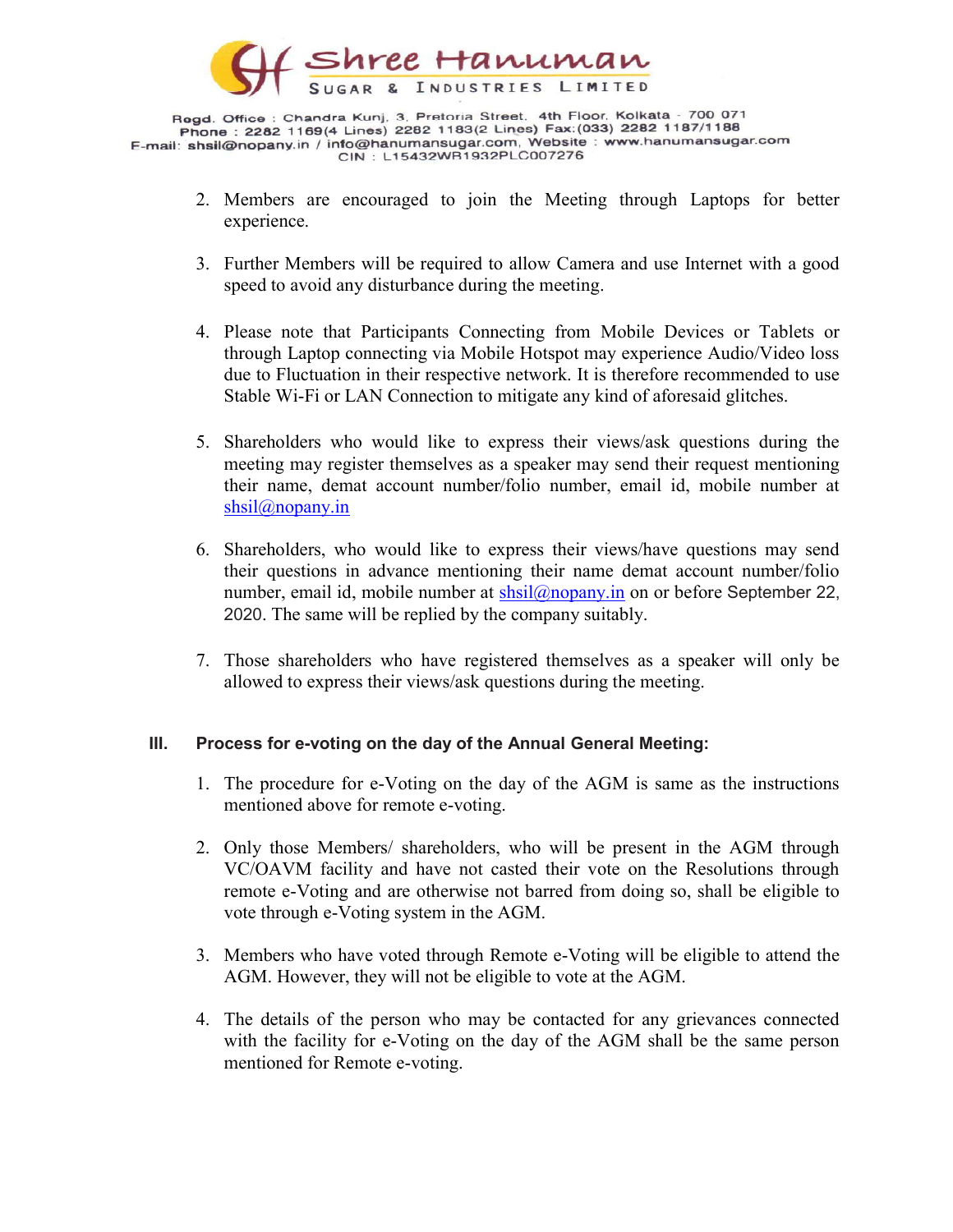

- 20. The voting rights of members shall be in proportion to their shares of the paid up equity share capital of the Company as on the cut-off date of September 22, 2020.
- 21. Any person, who has acquired shares and becomes a member of the Company after the dispatch of notice of the AGM and holding shares as on cut-off date, may obtain the login ID and password by sending a request at evoting@nsdl.co.in. If the members are already registered with NSDL for e-voting, then he/she can use his/her existing User ID and Password for casting the vote through remote e-voting.
- 22. In case of any queries, pertaining to e-voting members may refer the Frequently Asked Questions (FAQs) for members and e-voting user manual for members available at the download section of www.evoting .nsdl.com or call on toll free no. 1800-222-990 or send a request at evoting@nsdl.co.in.
- 23. A member may participate in the AGM even after exercising his right to vote through remote e-voting but shall not be allowed to vote again at the AGM.
- 24. A person, whose name is recorded in the register of members or in the register of beneficial owners maintained by the depositories as on the cut-off date only shall be entitled to avail the facility of remote e-voting as well as voting at the AGM through ballot paper.
- 25. Mr. B. K Sethia, Chartered Accountant (Membership No.063033) has been appointed for as the Scrutinizer for providing facility to the members of the Company to scrutinize the voting and remote e-voting process in a fair and transparent manner.
- 26. The Chairman shall, at the AGM at the end of discussion on the resolutions on which voting is to be held, allow e-voting through NSDL platform for those members who are present at the AGM but have not cast their votes by availing the remote e-voting facility.
- 27. The Scrutinizer shall after the conclusion of voting at the general meeting, will first count the votes cast at the meeting and thereafter unblock the votes cast through remote e-voting in the presence of at least two witnesses not in the employment of the Company and shall make, not later than three days of the conclusion of the AGM, a consolidated scrutinizer's report of the total votes cast in favor or against, if any, to the Chairman or a person authorized by him in writing, who shall countersign the same and declare the result of the voting forthwith.
- 28. The Results declared along with the report of the Scrutinizer shall be placed on the website of the Company www.hanumansugar.com and on the website of NSDL immediately after the declaration of result by the Chairman or a person authorized by him in writing. The results shall also be immediately forwarded to the Stock Exchange at which Company's Shares are listed.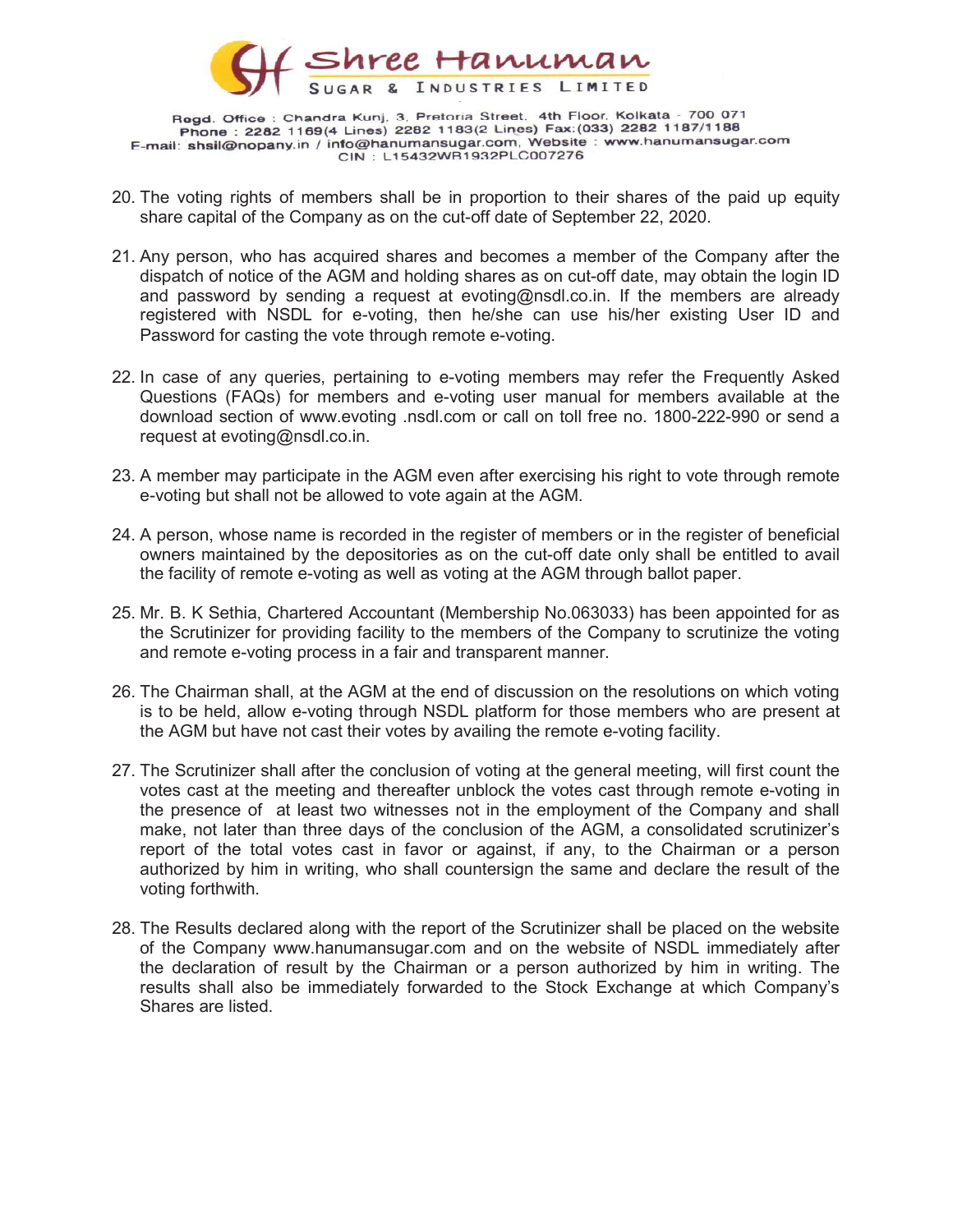

#### STATEMENT PURSUANT TO SECTION 102(1) OF THE COMPANIES ACT, 2013 ("the Act")

As required under Section 102 of Companies Act, 2013 ("the Act"), the following explanatory statement sets out all material facts relating to the businesses mentioned under Item Nos. 2 to 3 of the accompanying notice.

#### Re.: Item No. 2:Re-appointment of Ms. Shabnam Agarwal as an Independent Director

Ms. Shabnam Agarwal (DIN:. 02428022) was re-appointed as Independent Directors on the Board of the Company effective from April 1, 2019 for five years, pursuant to the provisions of Section 149 of the Act, read with the Companies (Appointment and Qualification of Directors) Rules, 2014 and the Listing Regulations. Although, she continues to hold office as Independent Director of the Company till March 31, 2024, in terms of requirements of the Act, the appointment is required to be ratified at the general meeting of the Company.

The Nomination and Remuneration Committee ("NRC") of the Board of Directors, based on the report of performance evaluation of the Independent Directors, has recommended the ratification of the appointment of Ms. Shabnam Agarwal as Independent Director.

The Board, based on the performance evaluation of Ms. Shabnam Agarwal as Independent Director and as per the recommendation of the NRC, considers that, given her background and experience and contributions made by her during her tenure, the continued association of Ms. Shabnam Agarwal would be beneficial to the Company and it is desirable to continue to avail her services as Independent Director. Accordingly, it is proposed to ratify her appointment as Independent Director of the Company, not liable to retire by rotation and to hold office for a second term of 5 (five) consecutive years on the Board of the Company for the periods specified above respectively.

Section 149 of the Act and provisions of the Securities and Exchange Board of India (Listing Obligations and Disclosure Requirements) Regulations, 2015 ("SEBI Listing Regulations") interalia prescribe that an independent director of a company shall meet the criteria ofindependence as provided in Section 149(6) of the Act. Section 149(10) of the Act provides that an independent director shall hold office for a term of up to five consecutive years on the Board and shall be eligible for re-appointment on passing a special resolution by the Company and disclosure of such appointment in its Board's report. Section 149(11) provides that an independent director may hold office for up to two consecutive terms.

Ms. Shabnam Agarwal is not disqualified from being appointed as Director in terms of Section 164 of the Act.

The Company has also received declarations from Ms. Shabnam Agarwal that she meets the criteria of independence as prescribed both under sub-section (6) of Section 149 of the Act and under the Listing Regulations.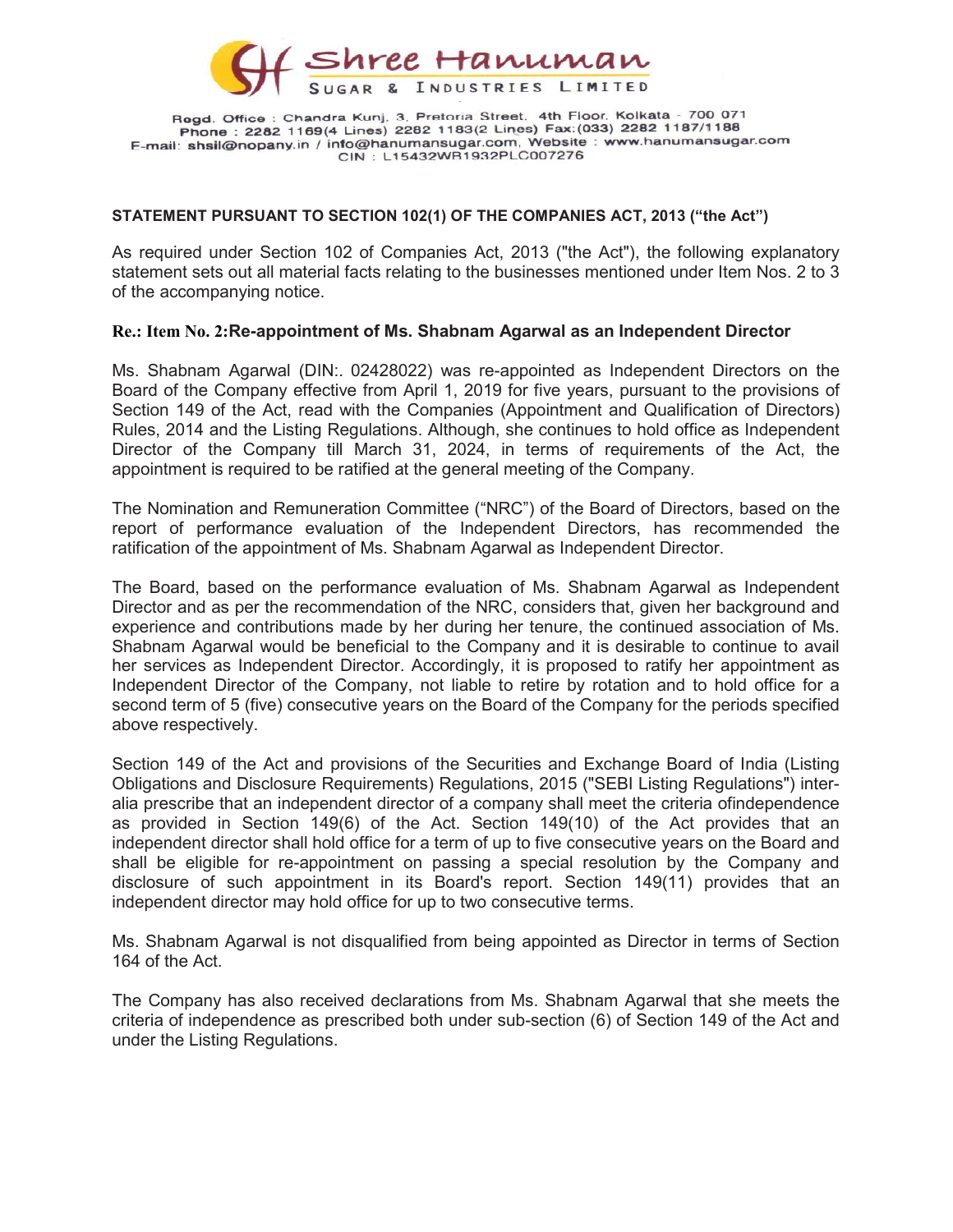

In the opinion of the Board, Ms. Shabnam Agarwal fulfils the conditions for appointment as Independent Director as specified in the Act and the SEBI Listing Regulations. Ms. Shabnam Agarwal is independent of the management.

Details of Ms. Shabnam Agarwal is provided in the "Annexure" to the Notice pursuant to the provisions of SEBI Listing Regulations and the Secretarial Standard on General Meetings ("SS-2"), issued by the Institute of Company Secretaries of India. Copy of letter of appointment of Ms. Shabnam Agarwal setting out the terms and conditions of appointment are available for inspection.

None of the Directors and Key Managerial Personnel of the Company and their relatives is, in any way, concerned or interested, financially or otherwise, in this resolution except Ms. Shabnam Agarwal and her relatives.

The Board recommends the Special Resolutions set out at Item Nos.2 of the Notice for approval by the Members.

#### Re.: Item No. 3: Appointment of Mr. Datta Ram Gill as Non-Executive Director

Pursuant to selection and review of her candidature by the Nomination and Remuneration Committee and Audit Committee respectively, Mr. Datta Ram Gill was appointed as Additional Director of the Company w.e.f. August 17, 2020, in terms of the provisions of Section 161 of the Act. He would hold office upto the date of this AGM.

Mr. Gill, aged about 76, years is a gradute He has about 50 years of experience including at senior executive level.

The Directors recommend passing of the Resolution, notwithstanding the fact that he has attained the age of more than 75 years in view of his experience and knowledge. Save and except Mr. Gill and his relatives, none of the Directors and Key Managerial Personnel of the Company or their relatives are concerned or interested in the resolution set out at the Item No.3.